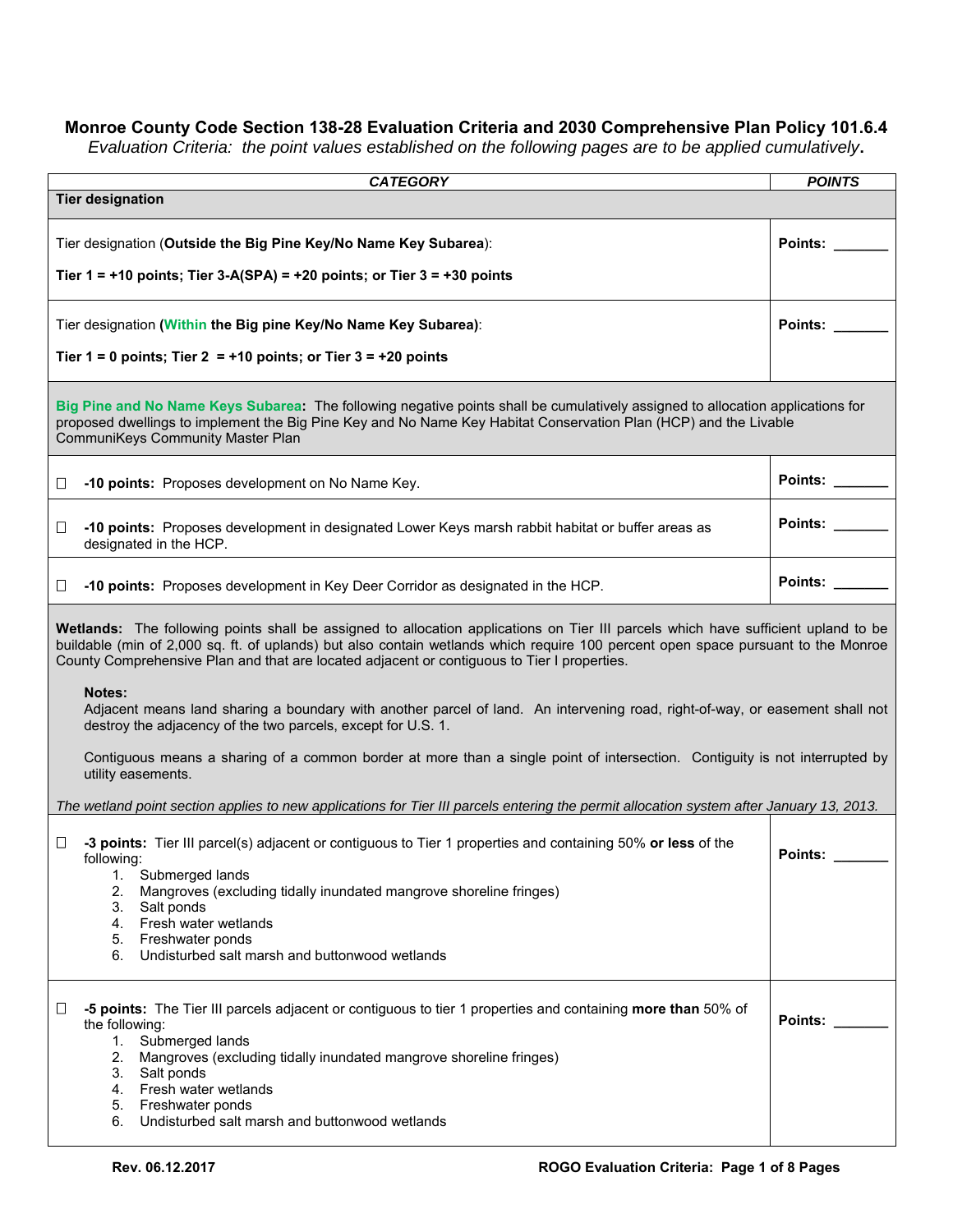| Aggregation Outside Big Pine/No Name Keys Subarea: |  |  |  |  |
|----------------------------------------------------|--|--|--|--|
|----------------------------------------------------|--|--|--|--|

**Buildable lot or parcel**, MCC Section 138-19(a), means a lot or parcel which must contain a minimum of 2,000 square feet of upland, including any disturbed wetland that can be filled.

**Eligibility:** For aggregation points a parcel must contain a minimum of 2,000 square feet of uplands. Platted lots shall not be subdivided or otherwise reconfigured in any manner that would allow the number of proposed lots to exceed the number of lots that lawfully existed as of September 15, 1986 and that were approved on the Plat.

When proposing the aggregation of parcels with differing tier designations, points shall be assigned based upon the parcel proposed to be aggregated with the primary parcel and the location of the residential dwelling unit.

Any parcels (includes lots) aggregated shall require a restrictive covenant and shall be placed under a unity of title with the primary parcel. Clearing of upland native vegetation shall be limited to a maximum of 7,500 square feet (or as specified in Section 118-9) for the primary and aggregated parcels combined, and the remainder of the parcels shall be placed under a conservation easement disallowing any clearing of native habitat.

| $\Box$ | +3 points per lot/parcel aggregated: Each additional contiguous vacant, legally platted lot which is<br>aggregated in a designated Tier I area outside of Big Pine Key and No Name Key that meets the<br>aforementioned requirements will earn additional points as specified.<br>Each additional contiguous vacant parcel with a minimum of 2,000 square feet of uplands which is<br>aggregated in a designated Tier I area outside of Big Pine Key and No Name Key that meets the<br>aforementioned requirements will earn additional points as specified.<br>Number of lots/parcels in Tier I to be aggregated: $X 3 =$                               | <b>Points:</b> |
|--------|----------------------------------------------------------------------------------------------------------------------------------------------------------------------------------------------------------------------------------------------------------------------------------------------------------------------------------------------------------------------------------------------------------------------------------------------------------------------------------------------------------------------------------------------------------------------------------------------------------------------------------------------------------|----------------|
| □      | +4 points per lot/parcel aggregated: Each additional contiguous vacant, legally platted lot which is<br>aggregated in a designated Tier III-A (SPA) area outside of Big Pine Key and No Name Key that meets the<br>aforementioned requirements will earn additional points as specified.<br>Each additional contiguous vacant parcel with a minimum of 2,000 square feet of uplands which is<br>aggregated in a designated Tier III-A (SPA) area outside of Big Pine Key and No Name Key that meets the<br>aforementioned requirements will earn additional points as specified.<br>Number of lots/parcels in Tier III-A (SPA) to be aggregated: $X 4 =$ | Points:        |
| $\Box$ | +6 points per lot/parcel aggregated: Each additional contiguous vacant, legally platted lot which is<br>aggregated in a designated Tier III area outside of Big Pine Key and No Name Key that meets the<br>aforementioned requirements will earn additional points as specified.<br>Each additional contiguous vacant parcel with a minimum of 2,000 square feet of uplands which is<br>aggregated in a designated Tier III area outside of Big Pine Key and No Name Key that meets the<br>aforementioned requirements will earn additional points as specified.<br>Number of lots/parcels in Tier III to be aggregated: $X 6 =$                         | Points:        |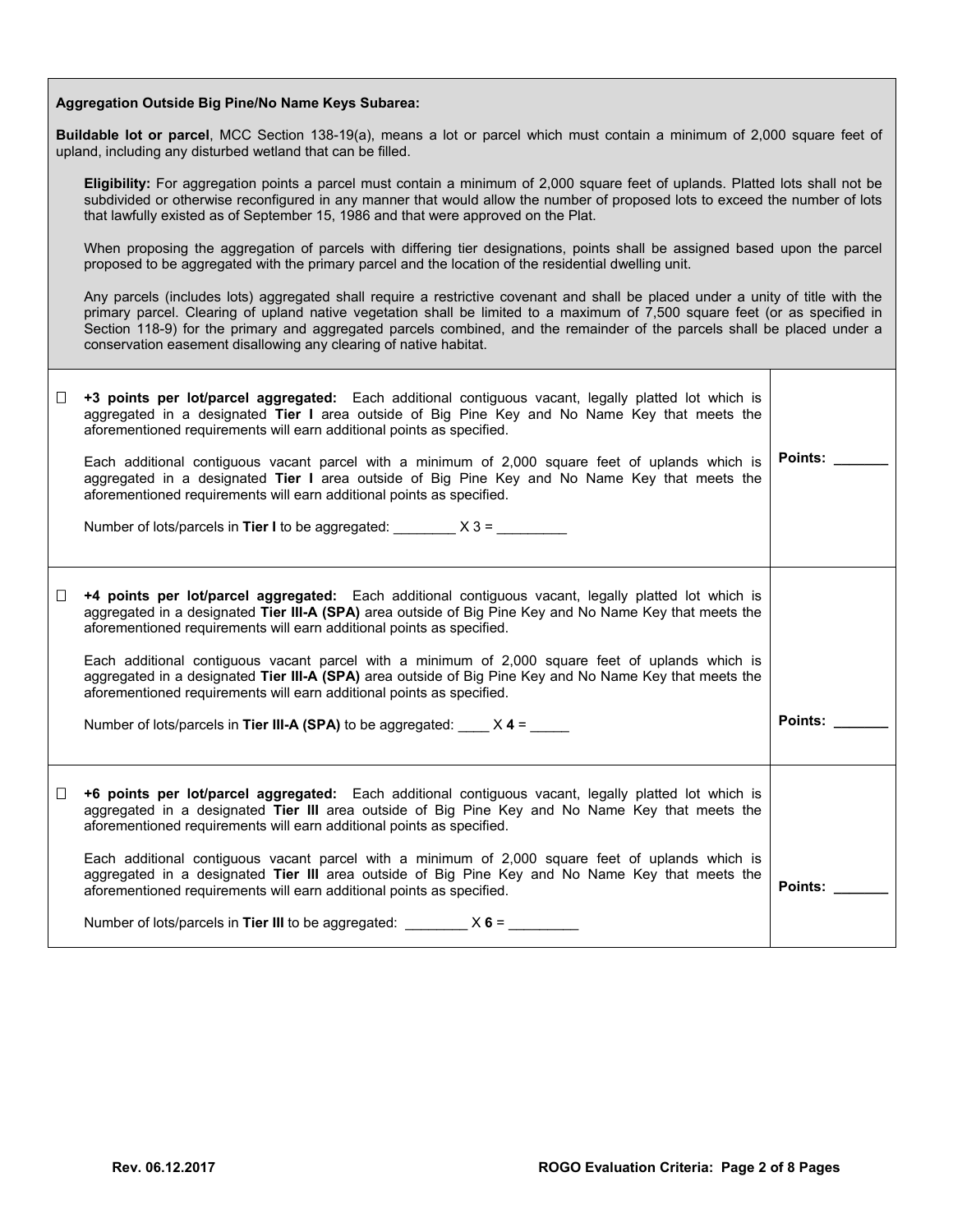## **Aggregation within Big Pine/No Name Keys Subarea:**

**Buildable lot or parcel**, MCC Section 138-19(a), means a lot or parcel which must contain a minimum of 2,000 square feet of upland, including any disturbed wetland that can be filled.

**Eligibility:** For aggregation points a parcel must contain a minimum of 2,000 square feet of uplands. Platted lots shall not be subdivided or otherwise reconfigured in any manner that would allow the number of proposed lots to exceed the number of lots that lawfully existed as of September 15, 1986 and that were approved on the Plat.

When proposing the aggregation of parcels with differing tier designations, points shall be assigned based upon the parcel proposed to be aggregated with the primary parcel and the location of the residential dwelling unit.

Any parcels (includes lots) aggregated shall require a restrictive covenant and shall be placed under a unity of title with the primary parcel. Clearing of upland native vegetation shall be limited to a maximum of 7,500 square feet (or as specified in Section 118-9) for the primary and aggregated parcels combined, and the remainder of the parcels shall be placed under a conservation easement disallowing any clearing of native habitat.

| $\Box$                                                                                                                                                                                                                                                                                                                                                                                                                  | +3 points per lot/parcel aggregated: Each additional contiguous vacant, legally platted lot which is<br>aggregated in a designated Tier II or III area on Big Pine Key and No Name Key that meets the<br>aforementioned requirements will earn additional points as specified.<br>Each additional contiguous vacant parcel with a minimum of 2,000 square feet of uplands which is<br>aggregated in a designated Tier II or III area on Big Pine Key and No Name Key that meets the<br>aforementioned requirements will earn additional points as specified.<br>Number of lots/parcels in Tier II or III to be aggregated: $X 3 =$ | Points:        |
|-------------------------------------------------------------------------------------------------------------------------------------------------------------------------------------------------------------------------------------------------------------------------------------------------------------------------------------------------------------------------------------------------------------------------|------------------------------------------------------------------------------------------------------------------------------------------------------------------------------------------------------------------------------------------------------------------------------------------------------------------------------------------------------------------------------------------------------------------------------------------------------------------------------------------------------------------------------------------------------------------------------------------------------------------------------------|----------------|
| □                                                                                                                                                                                                                                                                                                                                                                                                                       | <b>+4 points per lot/parcel aggregated:</b> Each additional contiguous vacant, legally platted lot which is<br>aggregated in a designated Tier I area on Big Pine Key and No Name Key that meets the aforementioned<br>requirements will earn additional points as specified.<br>Each additional contiguous vacant parcel with a minimum of 2,000 square feet of uplands which is<br>aggregated in a designated Tier I area on Big Pine Key and No Name Key that meets the aforementioned<br>requirements will earn additional points as specified.<br>Number of lots/parcels in Tier I to be aggregated: $X = 4$ = ____           |                |
| Points:<br>Land Dedication outside Big Pine/No Name Keys Subarea: The following points shall be assigned to allocation applications to<br>encourage, the voluntary dedication of vacant, buildable land within Tier I designated areas, Tier II (Big Pine Key and No Name Key),<br>Tier III-A Special Protection Areas (SPA), and parcels which contain undisturbed wetlands for the purposes of conservation, resource |                                                                                                                                                                                                                                                                                                                                                                                                                                                                                                                                                                                                                                    |                |
|                                                                                                                                                                                                                                                                                                                                                                                                                         | protection, restoration or density reduction and, if located in Tier III outside of Special Protection Areas (SPA), for the purpose of<br>retirement of development rights or providing land for affordable housing where appropriate. Applicants can utilize lands dedicated<br>pursuant to Policy 101.5.26; however, submerged lands (inundated by water) shall not be eligible for land dedication.                                                                                                                                                                                                                             |                |
| □                                                                                                                                                                                                                                                                                                                                                                                                                       | +4 points per platted lot: Proposes dedication to Monroe County of one (1) vacant, legally platted lot,<br>designated as Tier III for affordable housing, containing a minimum of 2,000 square feet of uplands. Each<br>additional vacant, legally platted lot that meets the aforementioned requirements will earn points as specified.                                                                                                                                                                                                                                                                                           | <b>Points:</b> |
|                                                                                                                                                                                                                                                                                                                                                                                                                         | Number of platted lots in Tier III for Affordable Housing: $X = 4$ = $X = 1$                                                                                                                                                                                                                                                                                                                                                                                                                                                                                                                                                       |                |
| ⊔                                                                                                                                                                                                                                                                                                                                                                                                                       |                                                                                                                                                                                                                                                                                                                                                                                                                                                                                                                                                                                                                                    |                |
|                                                                                                                                                                                                                                                                                                                                                                                                                         | +5 points per platted lot: Proposes dedication to Monroe County of one (1) vacant, legally platted lot with a<br>minimum of 2,000 square feet of uplands, designated as Tier III for the retirement of development rights.<br>Each additional vacant, legally platted lot that meets the aforementioned requirements will earn points as<br>specified.                                                                                                                                                                                                                                                                             | Points:        |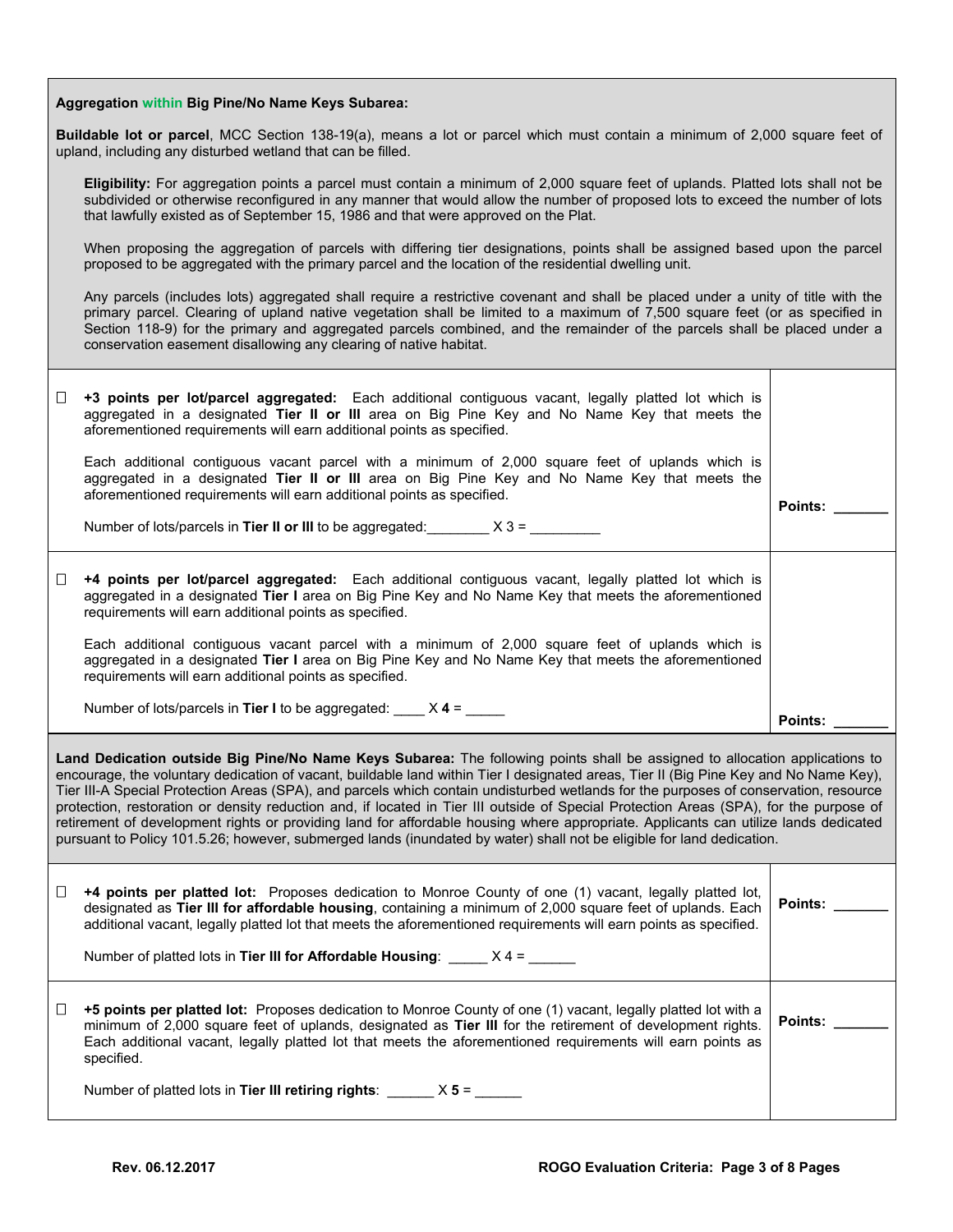| ⊔ | +4 points per parcel: Proposes dedication to Monroe County of one (1) vacant parcel with a minimum of<br>2,000 square feet of uplands, designated as Tier III for the retirement of development rights. Each additional<br>vacant parcel that meets the aforementioned requirements will earn points as specified.<br>Number of parcels in Tier III retiring rights: $\frac{\ }{\ }$ $\frac{\ }{\ }$ $\frac{\ }{\ }$ $\frac{\ }{\ }$ $\frac{\ }{\ }$ $\frac{\ }{\ }$ $\frac{\ }{\ }$ | Points:                    |
|---|--------------------------------------------------------------------------------------------------------------------------------------------------------------------------------------------------------------------------------------------------------------------------------------------------------------------------------------------------------------------------------------------------------------------------------------------------------------------------------------|----------------------------|
| Ш | +1 point per platted lot: Proposes dedication to Monroe County of a vacant, legally platted lot within a Tier<br>I area, designated as Residential Low containing a minimum of 2,000 square feet of uplands. Each<br>additional vacant, legally platted lot that meets the aforementioned requirements will earn points as specified.<br>Number of platted lots in Tier I (RL): $\frac{1}{2}$ X 1 = $\frac{1}{2}$                                                                    | Points: <b>Points</b>      |
| ⊔ | +0.5 points per platted lot: Proposes dedication to Monroe County of one (1) vacant, legally platted lot<br>within a Tier I area, designated as Residential Conservation containing a minimum of 2,000 square feet of<br>uplands. Each additional vacant, legally platted lot that meets the aforementioned requirements will earn<br>points as specified.                                                                                                                           | Points: <b>Example</b>     |
|   | Number of platted lots in Tier I (RC): $\frac{1}{100}$ X 0.5 = $\frac{1}{100}$                                                                                                                                                                                                                                                                                                                                                                                                       |                            |
| □ | +2 points per parcel: Proposes dedication to Monroe County less than one (1) acre of vacant, unplatted<br>land located within a Tier I area containing a minimum of 2,000 square feet of uplands. Each additional<br>parcel with vacant, unplatted land that meets the aforementioned requirements will earn points as specified.                                                                                                                                                    | Points: <b>Provint</b>     |
|   | Number of unplatted parcels in Tier I: $\frac{1}{2}$ $\times$ 2 = $\frac{1}{2}$                                                                                                                                                                                                                                                                                                                                                                                                      |                            |
| Ц | <b>+4 points for each acre:</b> Proposes dedication to Monroe County of at least one (1) acre of vacant, unplatted<br>land located within a Tier I area containing a minimum of 2,000 square feet of uplands. Each additional one<br>(1) acre of vacant, unplatted land that meets the aforementioned requirements will earn points as specified.                                                                                                                                    | Points:                    |
|   | Number of acres in Tier I: $\frac{1}{2}$ $\times$ 4 = $\frac{1}{2}$                                                                                                                                                                                                                                                                                                                                                                                                                  |                            |
| □ | +2 points for each platted lot: Proposes dedication to Monroe County of one (1) vacant, legally platted lot<br>which contains undisturbed wetlands. Each additional vacant, legally platted lot that meets the<br>aforementioned requirements will earn points as specified.<br>Number of platted lots containing undisturbed wetlands: $\angle X$ 2 = $\angle$                                                                                                                      | Points: <b>Example</b>     |
|   |                                                                                                                                                                                                                                                                                                                                                                                                                                                                                      |                            |
| ⊔ | +2.5 points for each platted lot: Proposes dedication to Monroe County of one (1) vacant, legally platted<br>lot, designated as Tier I, containing a minimum of 2,000 square feet of uplands and not designated as<br>Residential Conservation or Residential Low. Each additional vacant, legally platted lot that meets the<br>aforementioned requirements will earn points as specified.                                                                                          | Points:                    |
|   | Number of platted lots in Tier I (NOT designated RC or RL): $\times$ 2.5 = _____                                                                                                                                                                                                                                                                                                                                                                                                     |                            |
| ⊔ | +2 points for each platted lot: Proposes dedication to Monroe County of one (1) vacant, legally platted lot,<br>designated as Tier III-A (Special Protection Area-SPA) containing a minimum of 2,000 square feet of<br>uplands. Each additional vacant, legally platted lot that meets the aforementioned requirements will earn<br>points as specified<br>Number of platted lots in Tier III-A (SPA): $\frac{1}{2}$ X 2 = $\frac{1}{2}$                                             | Points: <b>Discription</b> |
|   |                                                                                                                                                                                                                                                                                                                                                                                                                                                                                      |                            |
| ⊔ | +2 points per parcel: Proposes dedication to Monroe County less than one (1) acre of vacant, unplatted<br>land located within a Tier III-A area containing a minimum of 2,000 square feet of uplands. Each additional<br>parcel with vacant, unplatted land that meets the aforementioned requirements will earn points as specified.<br>Number of unplatted parcels in Tier III-A (SPA): $X$ 2 = $\frac{1}{1}$                                                                      | Points: <b>Provint</b>     |
|   |                                                                                                                                                                                                                                                                                                                                                                                                                                                                                      |                            |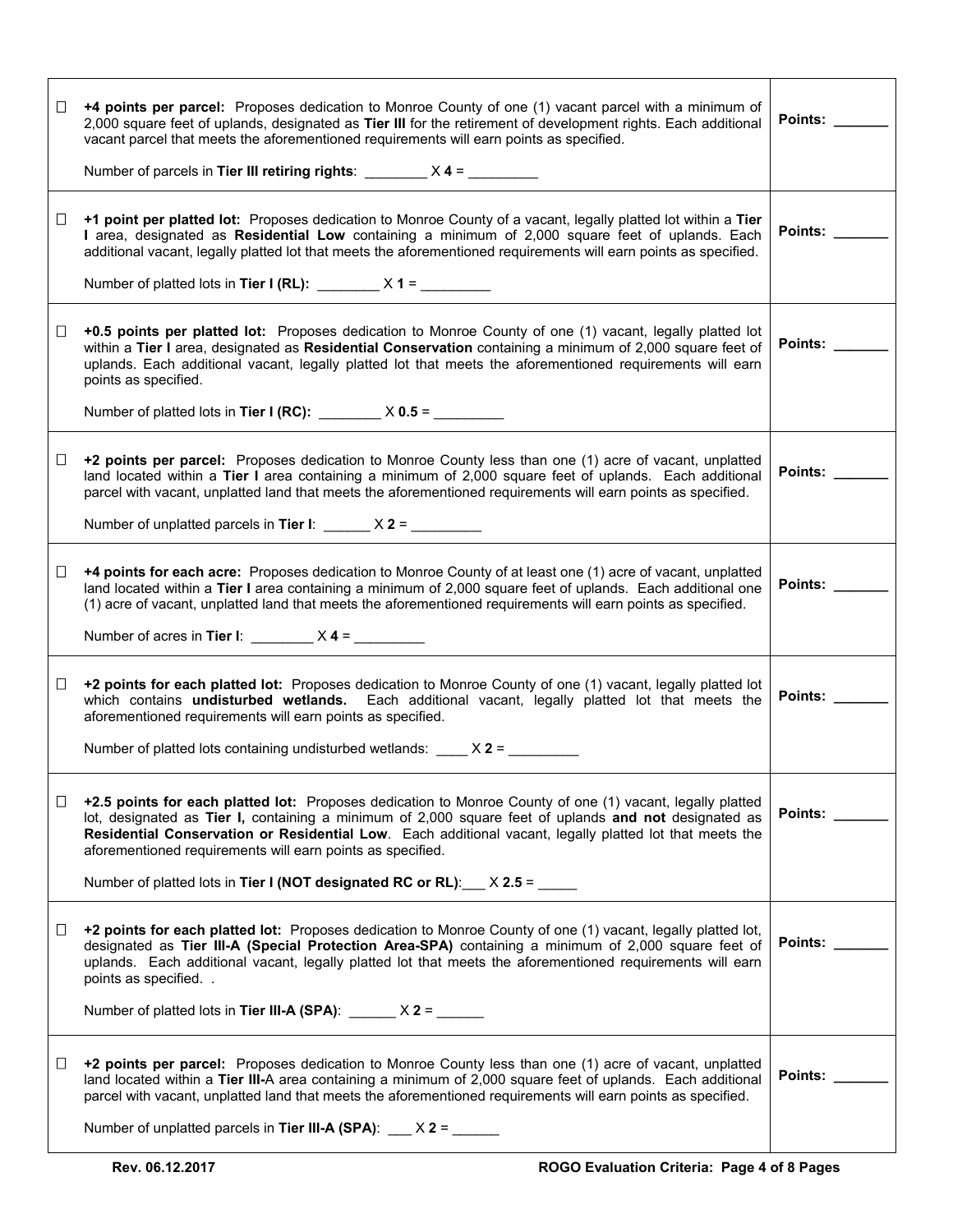| ⊔                                                                                                                                                                                                                                                                                                                                                                                                                                                                                                                                                                                                                                                                                                                                                                                                                          | +3 points per parcel: Proposes dedication to Monroe County of at least one (1) acre of vacant, unplatted<br>land located within a Tier III-A area containing a minimum of 2,000 square feet of uplands. Each additional<br>parcel with vacant, unplatted land that meets the aforementioned requirements will earn points as specified.<br>Number of unplatted parcels in Tier III-A (SPA) : $X3 =$                                                     | Points:                |
|----------------------------------------------------------------------------------------------------------------------------------------------------------------------------------------------------------------------------------------------------------------------------------------------------------------------------------------------------------------------------------------------------------------------------------------------------------------------------------------------------------------------------------------------------------------------------------------------------------------------------------------------------------------------------------------------------------------------------------------------------------------------------------------------------------------------------|---------------------------------------------------------------------------------------------------------------------------------------------------------------------------------------------------------------------------------------------------------------------------------------------------------------------------------------------------------------------------------------------------------------------------------------------------------|------------------------|
| Land Dedication within the Big Pine/ No Name Keys Subarea: The following points shall be assigned to allocation applications to<br>encourage, the voluntary dedication of vacant, buildable land within Tier I designated areas, Tier II (Big Pine Key and No Name Key),<br>Tier III-A Special Protection Areas (SPA), and parcels which contain undisturbed wetlands for the purposes of conservation, resource<br>protection, restoration or density reduction and, if located in Tier III outside of Special Protection Areas (SPA), for the purpose of<br>retirement of development rights or providing land for affordable housing where appropriate. Applicants can utilize lands dedicated<br>pursuant to Policy 101.5.26; however, submerged lands (inundated by water) shall not be eligible for land dedication. |                                                                                                                                                                                                                                                                                                                                                                                                                                                         |                        |
|                                                                                                                                                                                                                                                                                                                                                                                                                                                                                                                                                                                                                                                                                                                                                                                                                            | +2 points per platted lot: Proposes dedication to Monroe County of one (1) vacant, legally platted lot,<br>designated as Tier I on Big Pine Key or No Name Key, containing a minimum of 2,000 square feet of<br>uplands. Each additional vacant, legally platted lot that meets the aforementioned requirements will earn<br>points as specified.<br>Number of platted lots in Tier I: $\_\_\_\_ X$ 2 = $\_\_\_\_\_\_\_$                                | Points: $\_\_$         |
|                                                                                                                                                                                                                                                                                                                                                                                                                                                                                                                                                                                                                                                                                                                                                                                                                            | +4 points per acre: Proposes dedication to Monroe County of at least one (1) acre of vacant, unplatted land<br>located within a Tier I area on Big Pine Key or No Name Key, containing a minimum of 2,000 square feet of<br>uplands. Each additional one (1) acre of vacant, unplatted land that meets the aforementioned requirements<br>will earn points as specified<br>Number of acres in Tier I: $\frac{1}{2}$ X 4 = $\frac{1}{2}$                 | Points: ____           |
| □                                                                                                                                                                                                                                                                                                                                                                                                                                                                                                                                                                                                                                                                                                                                                                                                                          | +2 points per parcel: Proposes dedication to Monroe County less than one (1) acre of vacant, unplatted<br>land located within a Tier I area on Big Pine Key or No Name Key, containing a minimum of 2,000 square<br>feet of uplands. Each additional parcel with vacant, unplatted land that meets the aforementioned<br>requirements will earn points as specified.<br>Number of parcels in Tier I: $\frac{1}{2}$ $\times$ 2 = $\frac{1}{2}$           | Points:                |
| $\Box$                                                                                                                                                                                                                                                                                                                                                                                                                                                                                                                                                                                                                                                                                                                                                                                                                     | +2 point per platted lot: Proposes dedication to Monroe County of one (1) vacant, legally platted lot,<br>designated as Tier II on Big Pine Key or No Name Key, containing a minimum of 2,000 square feet of<br>uplands. Each additional vacant, legally platted lot that meets the aforementioned requirements will earn<br>points as specified.<br>Number of platted lots in Tier II: $\angle x^2 = \angle x$                                         | Points:                |
| □                                                                                                                                                                                                                                                                                                                                                                                                                                                                                                                                                                                                                                                                                                                                                                                                                          | +3 points per acre: Proposes dedication to Monroe County of at least one (1) acre of vacant, unplatted land<br>located within a Tier II area on Big Pine Key or No Name Key, containing a minimum of 2,000 square feet of<br>uplands. Each additional one (1) acre of vacant, unplatted land that meets the aforementioned requirements<br>will earn points as specified.<br>Number of platted lots in Tier II $\frac{1}{2}$ $\times$ 3 = $\frac{1}{2}$ | Points: <b>Example</b> |
| □                                                                                                                                                                                                                                                                                                                                                                                                                                                                                                                                                                                                                                                                                                                                                                                                                          | +2 points per parcel: Proposes dedication to Monroe County less than one (1) acre of vacant, unplatted<br>land located within a Tier II area on Big Pine Key or No Name Key, containing a minimum of 2,000 square<br>feet of uplands. Each additional parcel with vacant, unplatted land that meets the aforementioned<br>requirements will earn points as specified.<br>Number of unplatted parcels in Tier II: $\frac{1}{2}$ X 2 = $\frac{1}{2}$      | Points:                |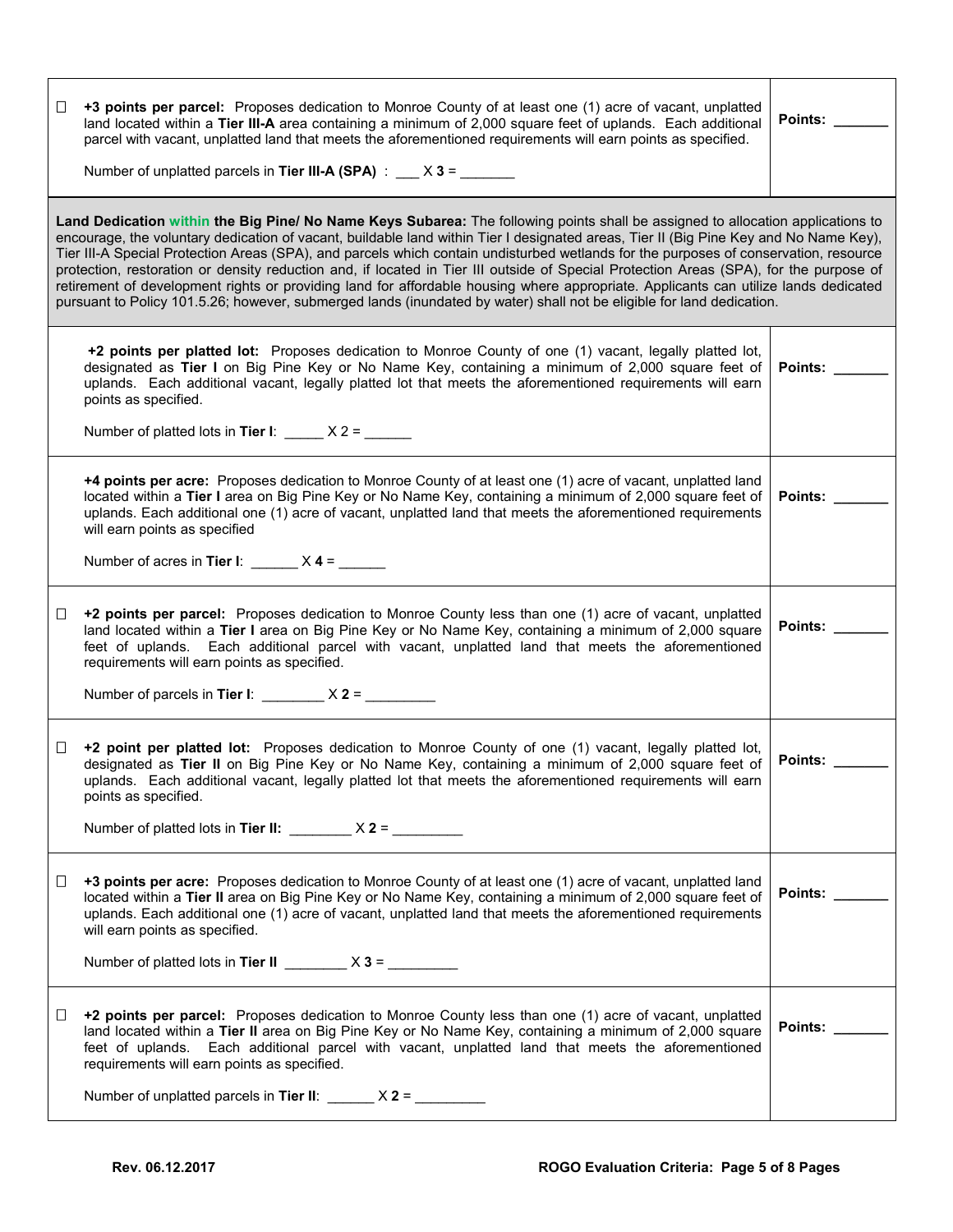| $\Box$ | +5 points for each platted lot: Proposes dedication to Monroe County of one (1) vacant, legally platted lot,<br>designated as Tier III on Big Pine Key or No Name Key, containing a minimum of 2,000 square feet of<br>uplands. Each additional vacant, legally platted lot that meets the aforementioned requirements will earn<br>points as specified.<br>Number of acres in Tier III: $\_\_\_\_\_ X 5 = \_\_\_\_\_\_\_$                                                                                                                                                                                                    | Points:        |  |
|--------|-------------------------------------------------------------------------------------------------------------------------------------------------------------------------------------------------------------------------------------------------------------------------------------------------------------------------------------------------------------------------------------------------------------------------------------------------------------------------------------------------------------------------------------------------------------------------------------------------------------------------------|----------------|--|
| □      | <b>+4 points for each parcel:</b> Proposes dedication to Monroe County of one (1) vacant parcel, designated as<br>Tier III on Big Pine Key or No Name Key, containing a minimum of 2,000 square feet of uplands. Each<br>additional vacant parcel that meets the aforementioned requirements will earn points as specified<br>Number of parcels in Tier III: $X = 4 = 2$                                                                                                                                                                                                                                                      | Points:        |  |
| $\Box$ | +2 points for each platted lot: Proposes dedication to Monroe County of one (1) vacant, legally platted lot<br>on Big Pine Key or No Name Key which contains undisturbed wetlands. Each additional vacant, legally<br>platted lot that meets the aforementioned requirements will earn points as specified.<br>Number of platted lots which contains undisturbed wetlands: $X$ 2 = $X$                                                                                                                                                                                                                                        | Points:        |  |
|        | Market rate housing in employee or affordable housing project: The following points shall be assigned to allocation applications<br>for market rate housing units in an employee or affordable housing development.<br>Additional note: Affordable Housing: Monroe County Code Section 138-24(c) and 139-2(a)6(e), "No affordable housing allocation<br>shall be awarded to applicants located within a tier I designated area, within a V-zone on the county's flood insurance rating map, tier<br>Il or within a tier III-A (special protection area) if clearing is proposed for any portion of an upland native habitat". |                |  |
| $\Box$ | +6 points: Proposes a market rate housing unit which is part of an affordable or employee housing project;<br>both affordable and employee housing shall meet all the requirements set forth in Sec. 130-161.                                                                                                                                                                                                                                                                                                                                                                                                                 | Points: $\_\_$ |  |
|        | Special flood hazard Area: The following points shall be assigned to allocation applications for proposed dwelling unit(s) to provide a<br>disincentive for locating within certain coastal high flood hazard areas:                                                                                                                                                                                                                                                                                                                                                                                                          |                |  |
| ⊔      | -6 points: Proposes structures requiring an allocation within "V" zones on the FEMA flood insurance rate<br>maps                                                                                                                                                                                                                                                                                                                                                                                                                                                                                                              | Points:        |  |
| □      | -4 points: An application for which development is proposed within a CBRS unit. .                                                                                                                                                                                                                                                                                                                                                                                                                                                                                                                                             | Points: _      |  |
|        | Central wastewater treatment system availability: The following points shall be assigned to allocation applications to direct<br>development to areas with sewer:<br>*These points shall not apply to parcels within a CBRS system unit                                                                                                                                                                                                                                                                                                                                                                                       |                |  |
| Ц      | 4 points: Proposes development required to be connected to a central wastewater treatment system that<br>meets the AWT treatment standards established by Florida Legislature and Policy 901.1.1.                                                                                                                                                                                                                                                                                                                                                                                                                             | Points:        |  |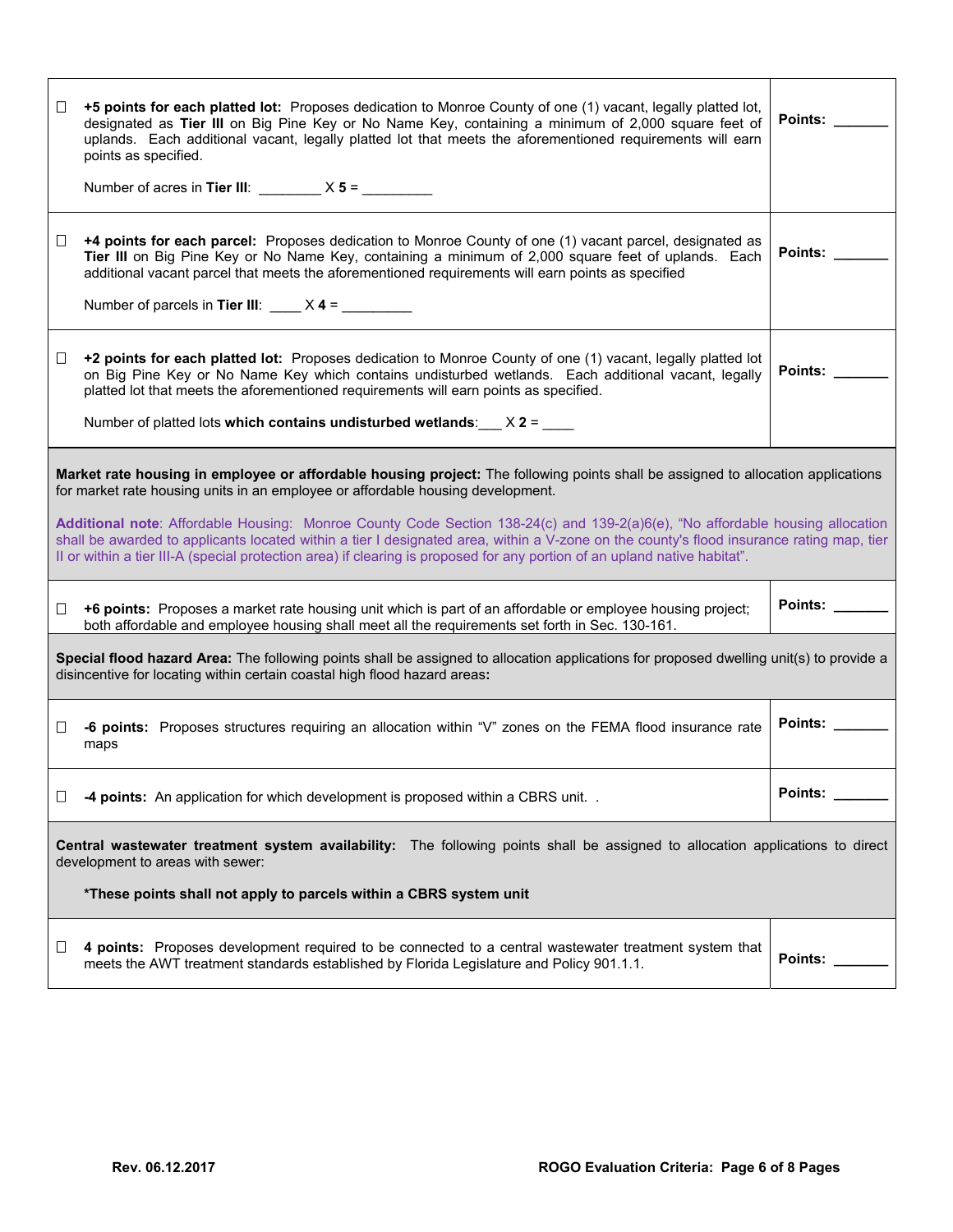|        | Payment to land acquisition fund: Up to two (2) whole points shall be awarded for a monetary payment by the applicant to the<br>County's land acquisition fund for the purchase of lands for conservation, and retirement of development rights. The monetary value of<br>each point shall be set annually by the County based upon the estimated average fair market value of vacant, privately-owned,<br>buildable IS/URM zoned, platted lots.                                                                                                                       |                |
|--------|------------------------------------------------------------------------------------------------------------------------------------------------------------------------------------------------------------------------------------------------------------------------------------------------------------------------------------------------------------------------------------------------------------------------------------------------------------------------------------------------------------------------------------------------------------------------|----------------|
|        | Payment to land acquisition fund:                                                                                                                                                                                                                                                                                                                                                                                                                                                                                                                                      |                |
| ⊔      | +1 point:                                                                                                                                                                                                                                                                                                                                                                                                                                                                                                                                                              | Points:        |
| ⊔      | +2 points max.                                                                                                                                                                                                                                                                                                                                                                                                                                                                                                                                                         |                |
|        | Energy and Water Conservation. The following points shall be assigned to allocation applications on lands designated as Tier III to<br>encourage the planting of native vegetation and promote water conservation and increased energy efficiency:                                                                                                                                                                                                                                                                                                                     |                |
|        | * Additional requirements: The systems must be maintained for a minimum of five years from C.O. unless replaced with a<br>system that provides a functional equivalent or increased energy or water savings.                                                                                                                                                                                                                                                                                                                                                           |                |
|        | **To Assist with the review of ROGO points, include requested point criteria on the same page as the site plan (page<br>one) of the Building Permit Application Plans                                                                                                                                                                                                                                                                                                                                                                                                  |                |
| Ц      | 3 points: Proposes a dwelling unit designed according to and certified to the standards of a sustainable<br>building rating or national model green building code.                                                                                                                                                                                                                                                                                                                                                                                                     | Points:        |
|        | As defined in the Monroe County Comprehensive Plan: Sustainable Building Rating or National<br>Model Green Building Code means a rating system established by the United States Green<br>Building Council (USGBC) Leadership in Energy and Environmental Design (LEED) rating system,<br>the International Green Construction Code (IGCC), the Green Building Initiative's Green Globes<br>rating system, the Florida Green Building Coalition standards, or a nationally recognized, high-<br>performance green building rating system as approved by the department. |                |
| □      | 1 point: Dwelling unit includes installation of a permanent concrete cistern with a minimum capacity of 1,000<br>gallons.                                                                                                                                                                                                                                                                                                                                                                                                                                              | <b>Points:</b> |
| $\Box$ | 2 points: Dwelling unit includes the installation of a gray water reuse system, meeting the requirements of<br>the Florida Building Code.                                                                                                                                                                                                                                                                                                                                                                                                                              | <b>Points:</b> |
|        | Gray water reuse mean reusing wastewater from residential, commercial and industrial bathroom<br>sinks, bath tub shower drains, and clothes washing equipment drains for reuse onsite, typically for<br>toilet flushing.                                                                                                                                                                                                                                                                                                                                               |                |
| ⊔      | 1 point: Dwelling unit includes installation of a solar photovoltaic collection system, a minimum of 3KW in<br>size or the equivalent in other renewable energy systems.                                                                                                                                                                                                                                                                                                                                                                                               | <b>Points:</b> |
| Ш      | 0.5 points: Dwelling unit includes installation of one or both of the following technologies:*<br>Ductless air conditioning system.<br>а.<br>Ductless air conditioning means a system used to cool a structure that does not require duct work<br>and consists of two separate components: an outdoor condenser, and an indoor evaporator (does<br>not include a window air conditioner which is self-contained, or one piece).<br>b. High efficiency chillers                                                                                                         | Points:        |